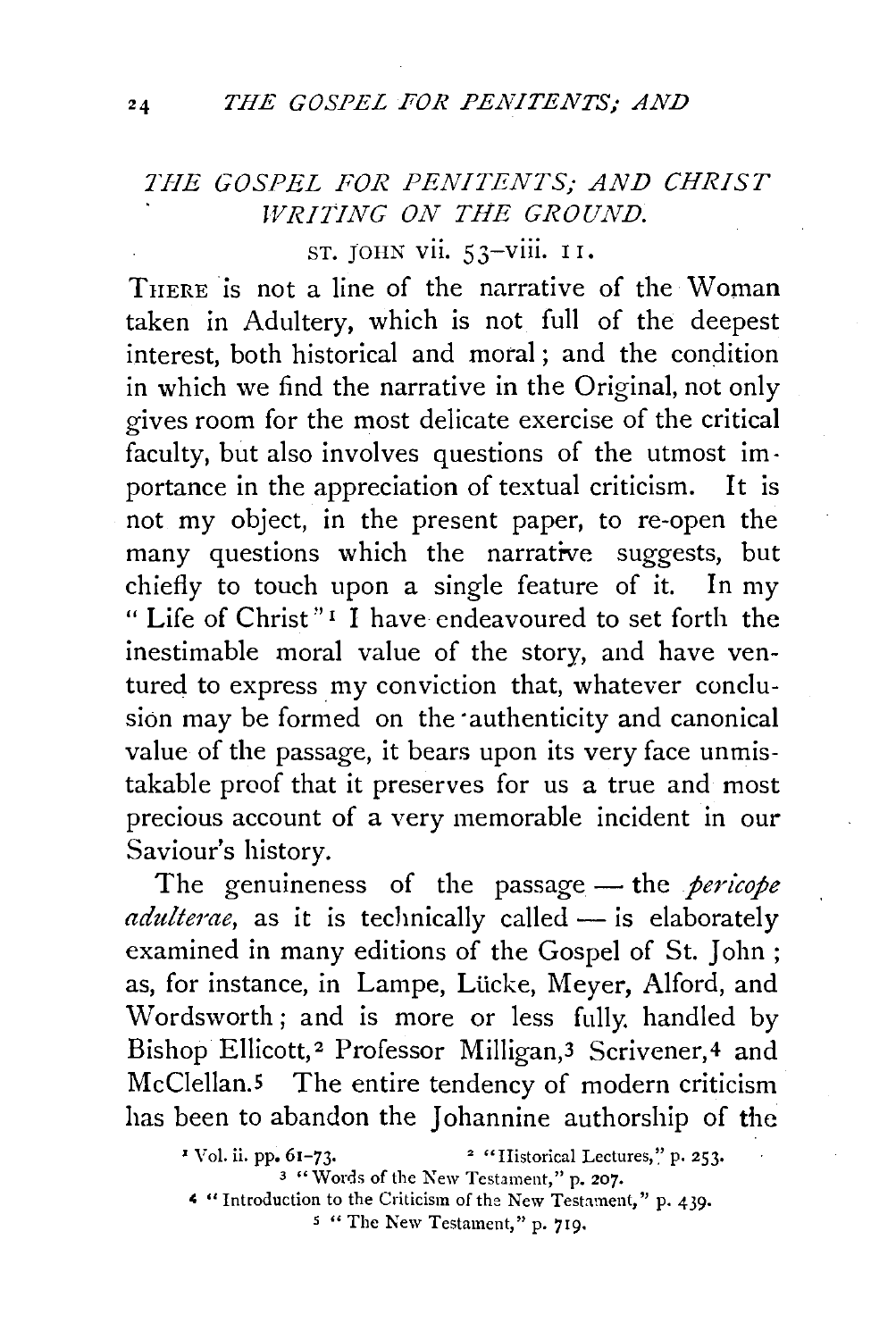passage, and even to remove it from its present place in the Received Text. Calvin, Beza, Grotius, Wet stein, all rejected it; as also do Lachmann, Tregelles, Tischendorf, Lücke, Meyer, Alford, Keim, and Scrivener; and there can be no more decisive proof of the strength of the *diplomatic* evidence against it, than that Bishop Wordsworth, with all his intensely conservative spirit in these matters, says "that it is not to be called a part of canonical Scripture, as the rest of St. John's Gospel is canonical Scripture," although he considers that it may have come *orally* from St. John, and so have been written in the margin, from whence it crept gradually into the text.

But as the latest writer on the subject  $-$  Mr.  $McC$ lellan  $-$  has stoutly maintained the genuineness, authenticity, and canonical authority of the passage, perhaps some of our readers, who do not possess the books to which I have referred, may be glad of a simple and rapid summary of the elements on which the question must be decided, before we draw their attention to the special incident of Christ's writing on the ground.

The sources from which the true text of the Greek Testament can alone be derived  $-$  for conjectural emendation, except, perhaps, in one single passage, I is out of the question-are  $(1)$  the Manuscripts,  $(2)$ the Ancient Versions, and (3) the early Fathers.

1. Manuscripts are of two classes, *uncial* and *cursive.* Uncials are so called from being written in disconnected letters, since regarded as capitals. They

<sup>&</sup>lt;sup>I</sup> Col. iii. 18, where  $\kappa \nu \epsilon \mu \beta a \tau \epsilon \psi \omega \nu$ , which has occurred to Dr. Lightfoot and others, is at once suggested by the Homceoteleuton, and has much in its favour. Most attempts at conjectural alteration of the text-e.g., Bentley's suggestion of *wo.o.,.tai;,* "swine's flesh," for *7ropveiar;,* in Acts xv. 20-are very unhappy.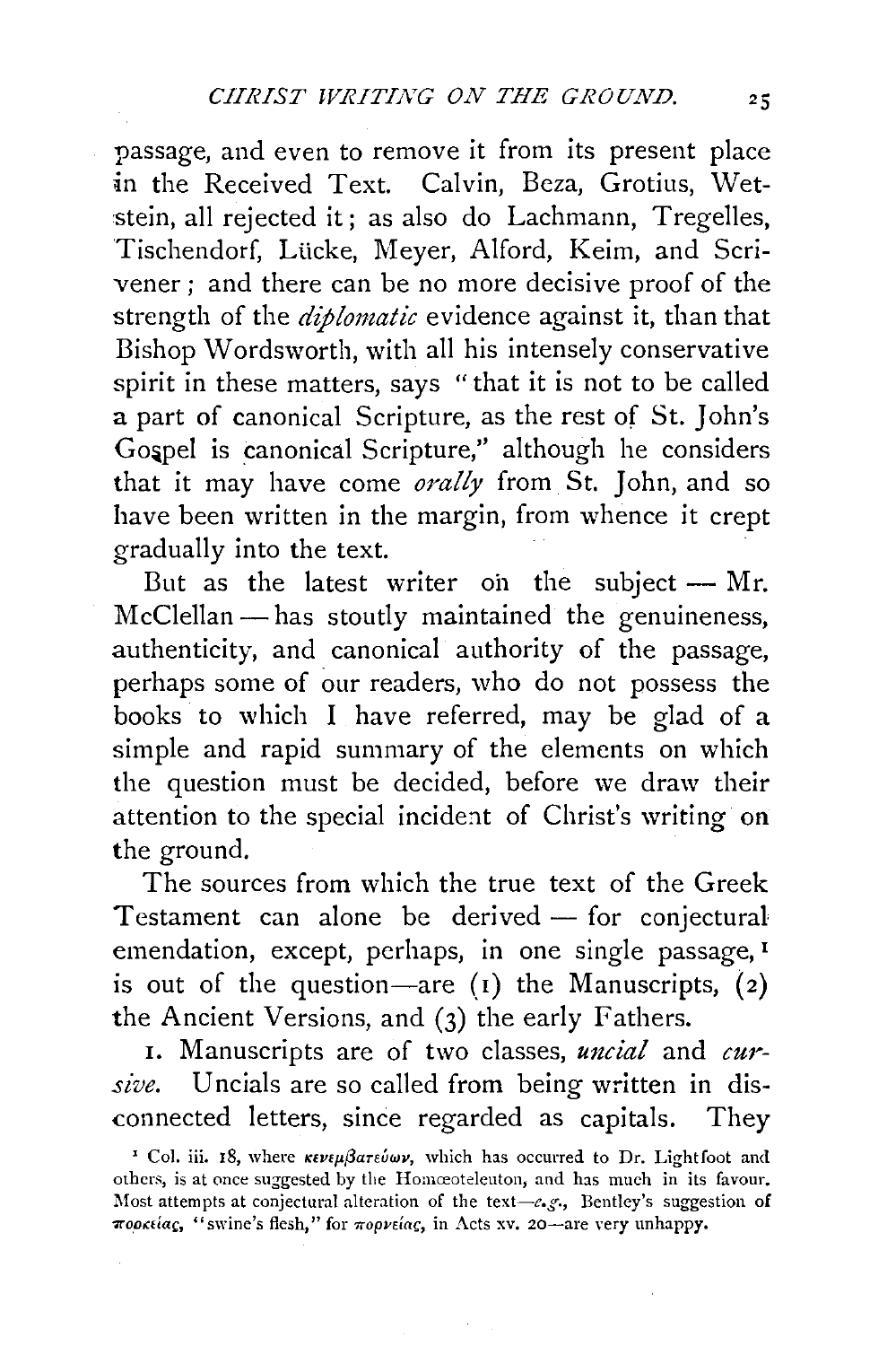range from the fourth to the ninth or tenth century.<sup>1</sup> At this period begin the *cursives*, so called from being written in current hand, with the letters joined together, with spaces between the words, and with the use of punctuation. It might therefore be assumed that the evidence of a cursive manuscript, being so late, could have no value in comparison with that of an uncial. This, however, is not always certain. Some, at least, of the cursives have been copied from manuscripts perhaps as ancient and as valuable as any that we possess, and one or two of them at least are so good and so valuable, that their evidence cannot be entirely rejected. 2

2. The most important Ancient Versions are the Peshito - Syriac and the old Latin Version, usually known as the *Vetus Itala.* After these in value, as evidence of the original text, are the Curetonian Syriac, Egyptian, Vulgate, Gothic, Armenian, and Æthiopic.

3. Quotations in the Fathers, though of course liable to the possibilities of variation from the mere accident that the quotations were so often made from memory, are yet important as a proof of all *salient features* in any passage, and are specially important to decide the existence or non- existence of certain passages in ·the authorized manuscripts of early centuries.

1. Now, if we went by this evidence alone, the simplest reader may see that the genuineness of John vii.  $53$ -viii. 11 could hardly be defended.

For (a) out of the seventeen uncials it is omitted

' "Derived from *uncia,* an inch, as though the letters were an inch long. The term seems to be derived from Jer. Præf. in Job, Uncialibus, ut vulgo aiunt, *literis*; but the reading here may be *initialibus."*-Scrivener, "Criticism of New Testament," p. 25. <sup>•</sup> For instance, the cursives numbered 1. 33. 69. 71.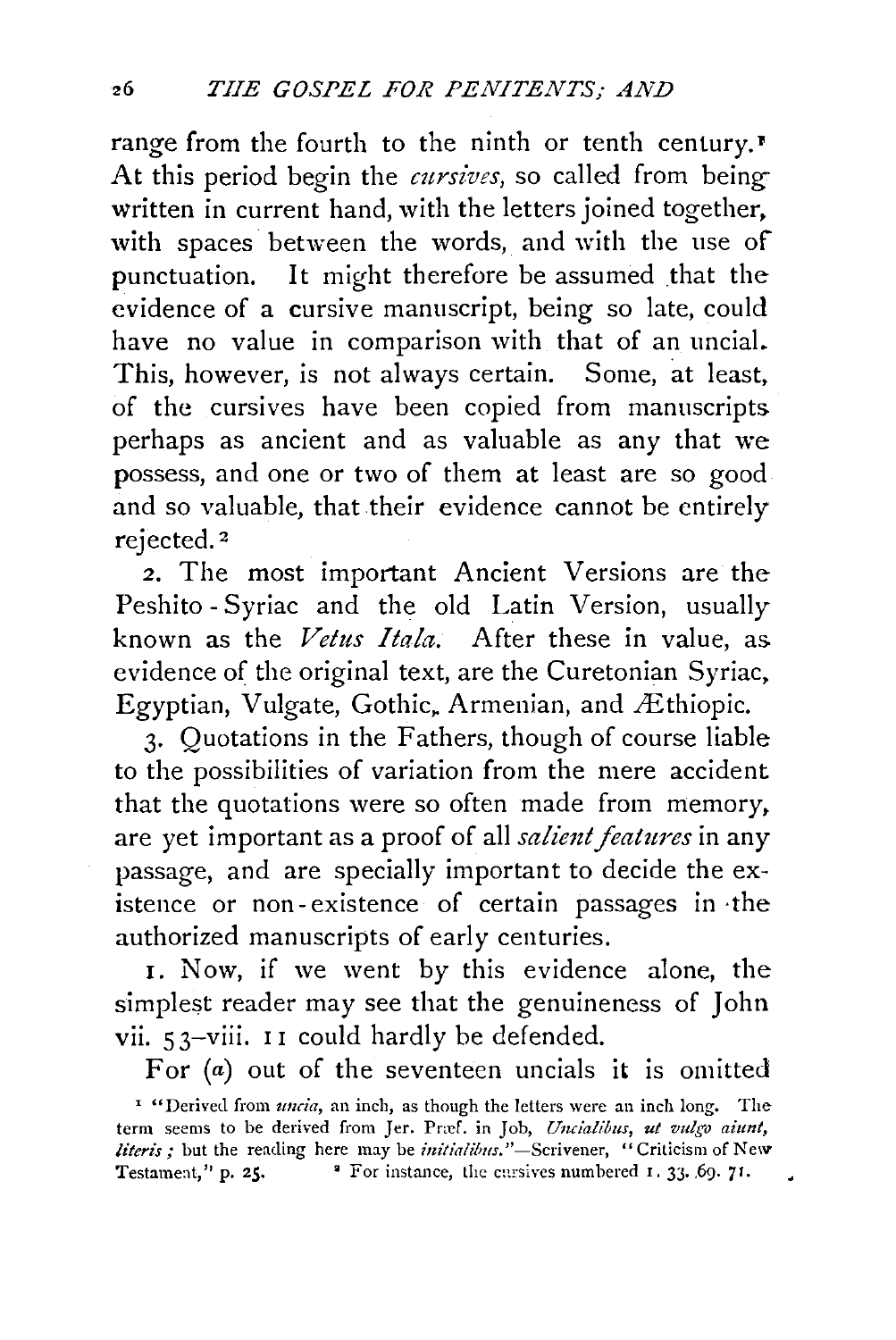by eight, namely, the *Codex Sinaiticus* (x), the *Vaticanus* (B), and by T. X. It is omitted, as proved by a calculation of lines, by the *Codex Alexandrinus* (A) and *Codex Ephraemi* (C); and, with small gaps, to shew the omission, by L,  $\Delta$ ; and it is marked with stars and daggers, to shew its dubiousness, by E, M, S,  $\Lambda$ .

 $(6)$  In fifty-three *cursives* it is omitted, or placed at the end of the Gospel ; and of these the important Codex 1 says that "it is absent in the greatest number of copies," and Codex 237, that " it is not found in the more accurate copies."

2. Of the Versions, it is omitted by the *Vetus Itala,*  the Gothic, the oldest copies of *both* the Egyptian (Memphitic and Sahidic), the Peshito-Syriac, and the Armenian.

3. Of the ancient Fathers, it is not mentioned or commented on by the Greek Fathers, Origen, Theodore of Mopsuestia, or Cyril of Alexandria, nor by the Latin Fathers, Tertullian and Cyprian.

1. At first sight this evidence looks overwhelmingly unfavourable. But this is by no means all. For though the passage is found in seven uncials and three hundred cursives, and in the  $\pm$ thiopic Version, and is quoted by the "Apostolic Constitutions," and by Ambrose, Jerome, and Augustine, yet the actual text is almost hopelessly uncertain, because the manuscripts vary in almost every word.

2. Even *this* is not all.

( 1) Without going so far as to say that "the passage gratuitously interrupts the narrative," it can hardly, I think, be denied that it coheres somewhat loosely with it, coming, as it does, as an isolated incident in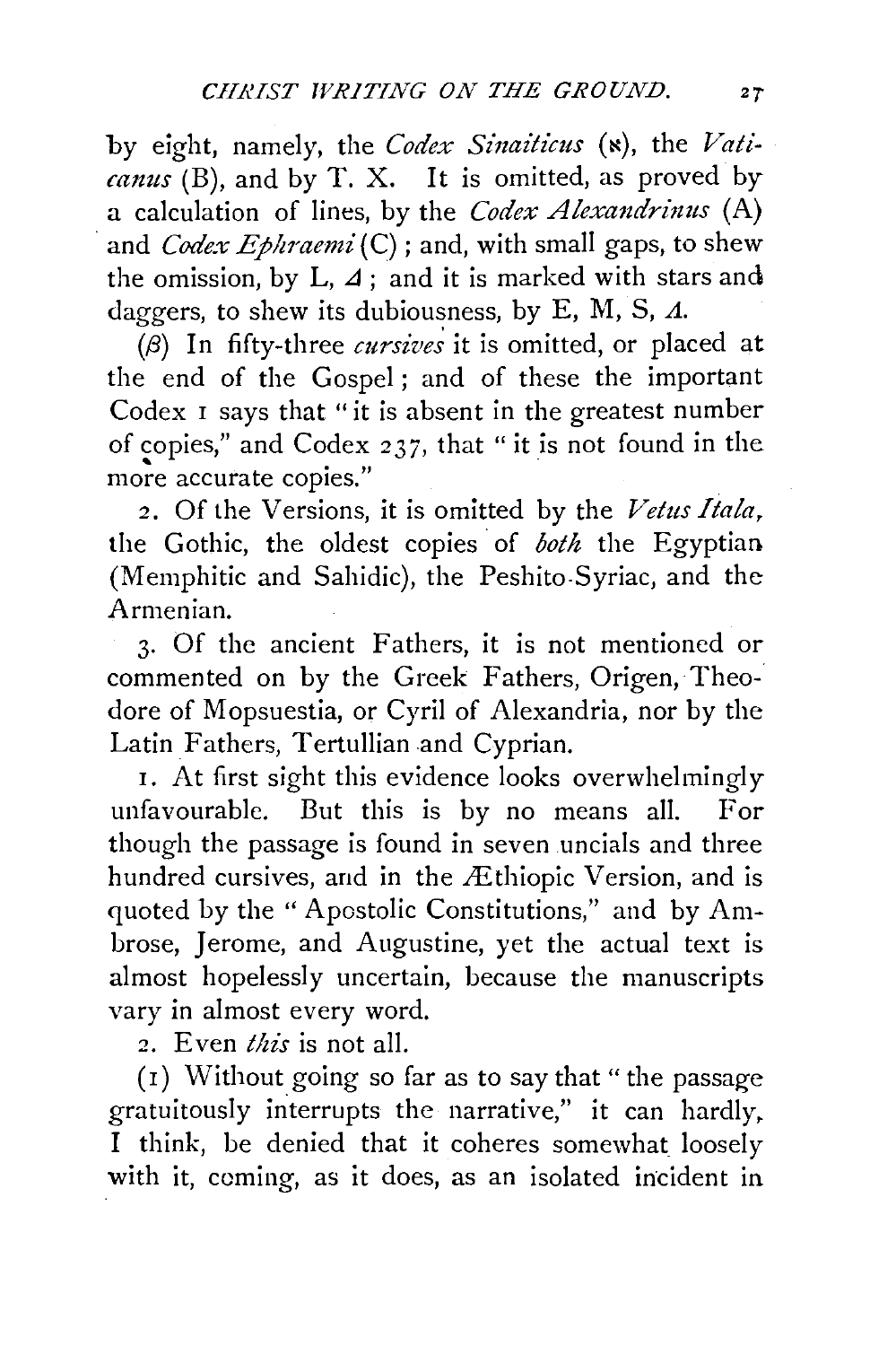the midst of long and solemn discourses.<sup>1</sup> This  $may$ perhaps be one of the reasons why, in some ten *cursives, the pericope* is placed *at the end* of St. John's Gospel; and in four it is singularly transferred to Luke xxi. 38, as though dependent on the statement that, on each night of Passion week, Jesus " went to the Mount of Olives."

3. Further: no fair critic can possibly deny that the evidence in favour of its Johannine authorship is greatly weakened by the fact that, in the short space of eleven verses, it contains *expressions* and *idioms* not elsewhere found in St. John; and that a critic like Alford, who had a lifelong familiarity with the Greek text of the Gospels, pronounces " the whole cast and character of the passage to be alien from the manner of St. John." It is not only that such words as *without sin*  ( *avaµapn7Tor;* ), and *£n the very act* ( l1ravTO</Jwp~v ), and *caug-ht (tcaTE£AilJµlvrw),* and *stooping. down (tcv'frar;),* are found here only; and *dawn* (όρθρος), and *remain* (επιμένειν), and *to be left behind (tcaTaXel7rea-Oai),* and *went unto (7ropcvoµai*  et<>), and *came £nto (7raparylvoµai* Etr;). If this were all, it might be fairly said that it may be due to the nature of the narratives, just as ten *hapax legomena (i.e.*, absolutely unique expressions) occur in John xi.  $31-44$ . Again, it may be purely accidental that the *Mount of Olives* is nowhere else mentioned in the Fourth Gospel ; and its introduction without an explanation is less important than Alford supposed.<sup>2</sup> But it is

<sup>&</sup>lt;sup>1</sup> Attempts have been made to shew that it bears on, or is illustrative of, those discourses ; but the supposed points of connection are so verbal and arbitrary, that by the same method almost any passage could be proved to be appropriate. Who, for instance, will agree with Mr. McClellan in thinking that the appropriateness of the passage in this place is shewn by the connection of " I am the light of the world " (Verse  $12$ ) with "the produced effect of spiritual light in the heart of the believer"? There is more to be said for its connection with Verse 15.

<sup>•</sup> See John xviii. I.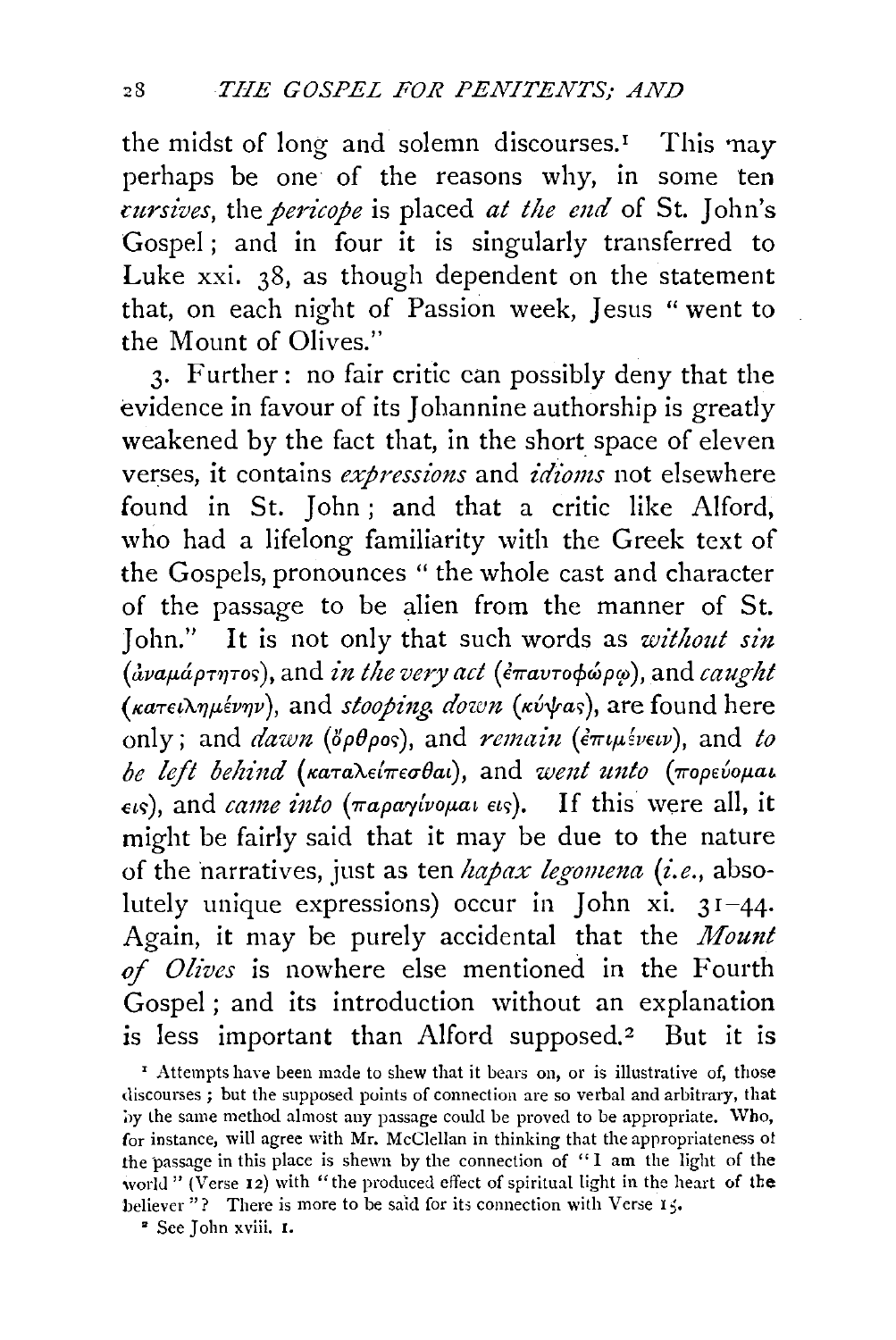much more damaging to the genuineness of the passage that such common expressions as *the Scribes*  (oi Γραμματεΐς), and *all the people* (πας ο λαός), in the sense of " multitude," and *sitting down He began to* teach them (καθίσας έδίδασκεν αύτούς), are found here alone in this Gospel ; and still more so that *and* (8€) is found no less than eleven times in these eleven verses, and not once in the next forty-eight, though in those verses *then* or *therefore* (ov<sup>*v*</sup>), which is St. John's usual connecting particle in narrations, occurs no less than thirteen times. Mr. McClellan sweeps this consideration aside, with several notes of admiration, as " flimsy argument;" but his reply does not fairly meet the force of the objection, for most assuredly he would find no other similar narrative passage in the whole Gospel where δε occurs so often, and in which *ούν* occurs but once.

4. It may be asked, then, why the passage is still to be retained, in spite of evidence both external and internal, both *diplomatic* and *paradiplomatzc,* which seems much stronger than that which is regarded as entirely decisive against other readings, verses, and passages?

The answer is plain. It is to be retained because, supposing it to be spurious, there is no possibility of accounting for its insertion; and, supposing it to be genuine, there is every reason to explain its rejection. Further than this, it bears on the face of it so divine an impress ; it shews in the conduct of our Saviour so unapproachable a wisdom, so consummate a tenderness, so profound an insight into the heart of man, that it is not at all too much to say that there was no writer of the first four centuries who had the heart to conceive,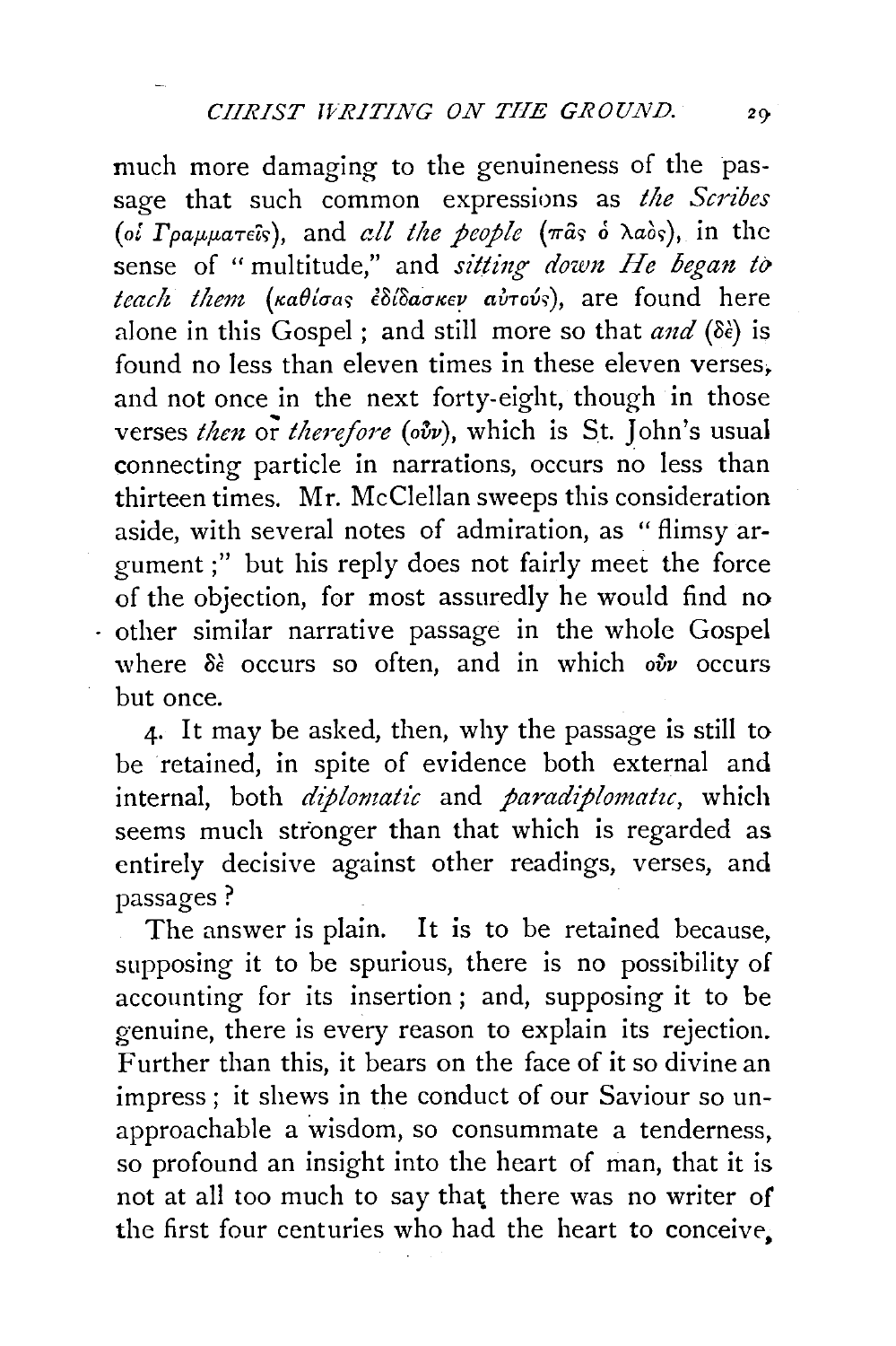or the head to express, such an incident, if it had not really occurred in the life of Christ.

II. Its exclusion from the Church lectionaries, and so in part from the text, gives us a sad glimpse into the early degeneracy of the Church from its original purity and wisdom. The passage was passed over on the principle of *"a:conomy,"* because it was regarded as *dangerous;* and it was thought dangerous because it ran counter to the ascetic and semi-gnosticizing ten dencies which, even in the lifetime of the apostles, began to infect the Church.

It was thought "dangerous" in two respects.

*a.* It is probable, though there is no direct trace of this motive, that the early Christians, assailed by infamous calumnies as to the character of their meetings, wished to cut away all possibility of the remarks of impious pagan readers upon the text, which said that " Jesus was left alone, and the woman standing in the midst." I Nay, more, to all Judæo-Christians, and to all who to any extent inherited their traditional conceptions, that passage would be displeasing. When Jesus talked with the Woman of Samaria under the broad noon, beside the well, his disciples " marvelled that he was talking with *a woman*" (μετά γυναικός). An ordinary Rabbi would have regarded such conduct as inexcusably lax. Rabban Gamaliel II. subjected him-.self to the severest censure for remarking that a woman was beautiful ; and even when the defence was put forth on his behalf that he had only expressed abstract .admiration, exactly as if he had made the same remark of a cow or. a camel, the Talmudists are obliged to

<sup>&</sup>lt;sup>1</sup> " Probabile est a *sanctulis quibusdam* abjectam esse, qui nescio quam ignominiam Servatoris affricari putarunt, quando legitur ipsum solum cum adulterâ solâ :relictun1 fuisse."-Schottgen, *Hor. Hebr.* p. 365.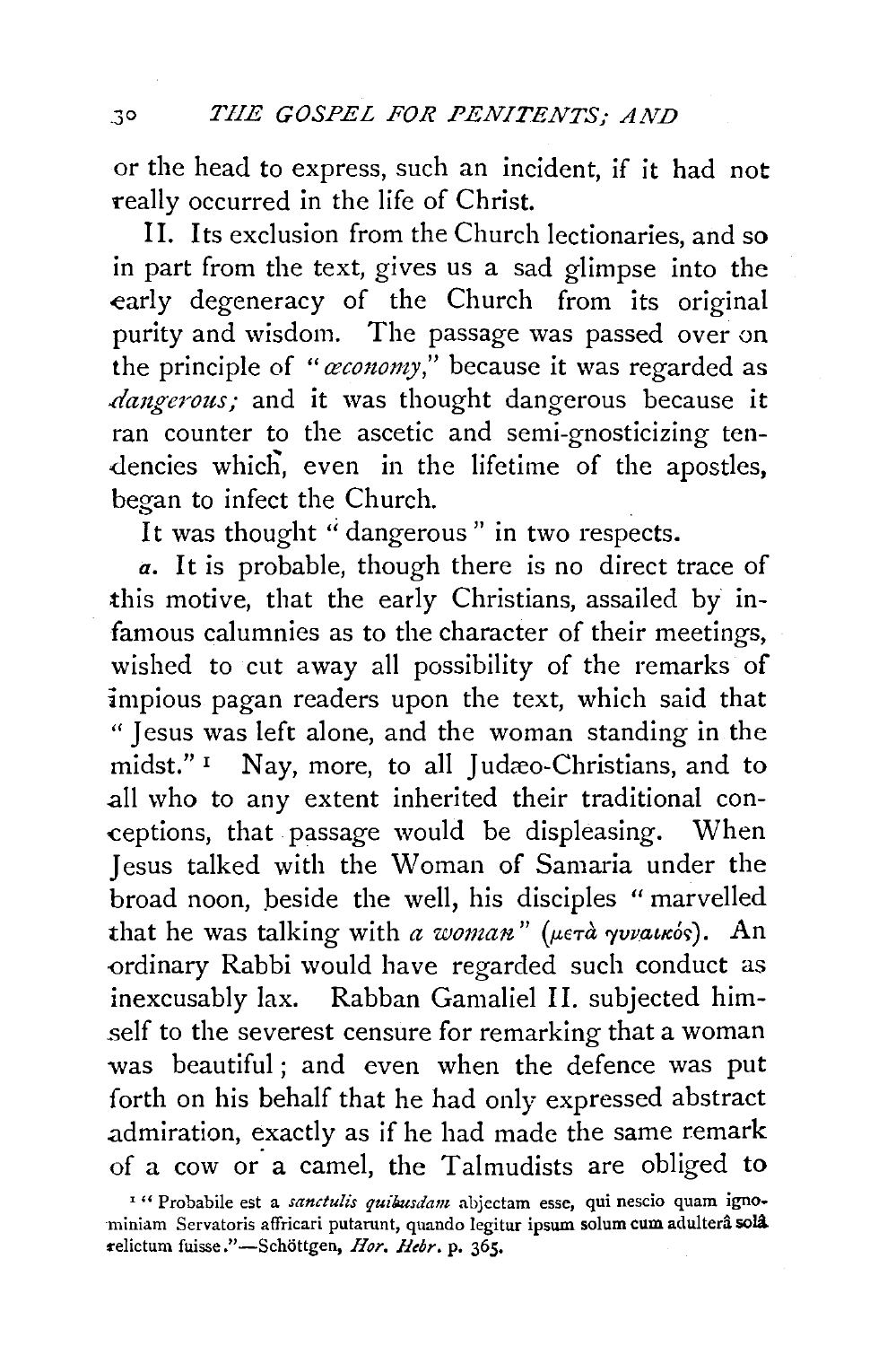furnish fresh excuses for the mere accident of his meeting and looking at a woman on the public road at all. Much more, then, might some readers have been foolishly and ignorantly offended by the notion that Jesus was left alone with a convicted sinner. They missed, in their narrowness, the sublime emblem of that scene in which Mercy and Misery stood in God's Temple face to face.

*/3.* This consideration was, however, in any case, entirely subordinate. The chief reason why the narrative was regarded as "dangerous," was its supposed tendency to support too ready a condonation of guilt, and therefore to furnish an incentive to sin. This motive is not only charged by St. Augustine on those who omitted the narrative, but its liability to perversion is distinctly urged by others as a reason for not reading the section in the public service. Thus St. Ambrose <sup>1</sup> says that the reading of the passage might suggest serious difficulties to the unlearned. " For certainly, if any one received it with idle ears, he meets an incentive to error when he reads of the adultery of a saint (David) and the pardon of an adulteress." Similarly, St. Augustine says that the passage so far revolts the feelings of the faithless, "that some of small faith, or, rather, foes of true faith," fearing lest an impunity of sinning should be conceded to their wives, removed the passage from their manuscripts, " as though forsooth *He* granted a permission to sin who said, 'Go and sin no more.'" Lastly, Nicon, the Armenian abbot, says that the story had been deliberately expunged from manuscripts of the Armenian Version by some who said "that the hearing of such a passage was baleful to the many."

<sup>I</sup>A~ol. *Davt'd.* ii. r.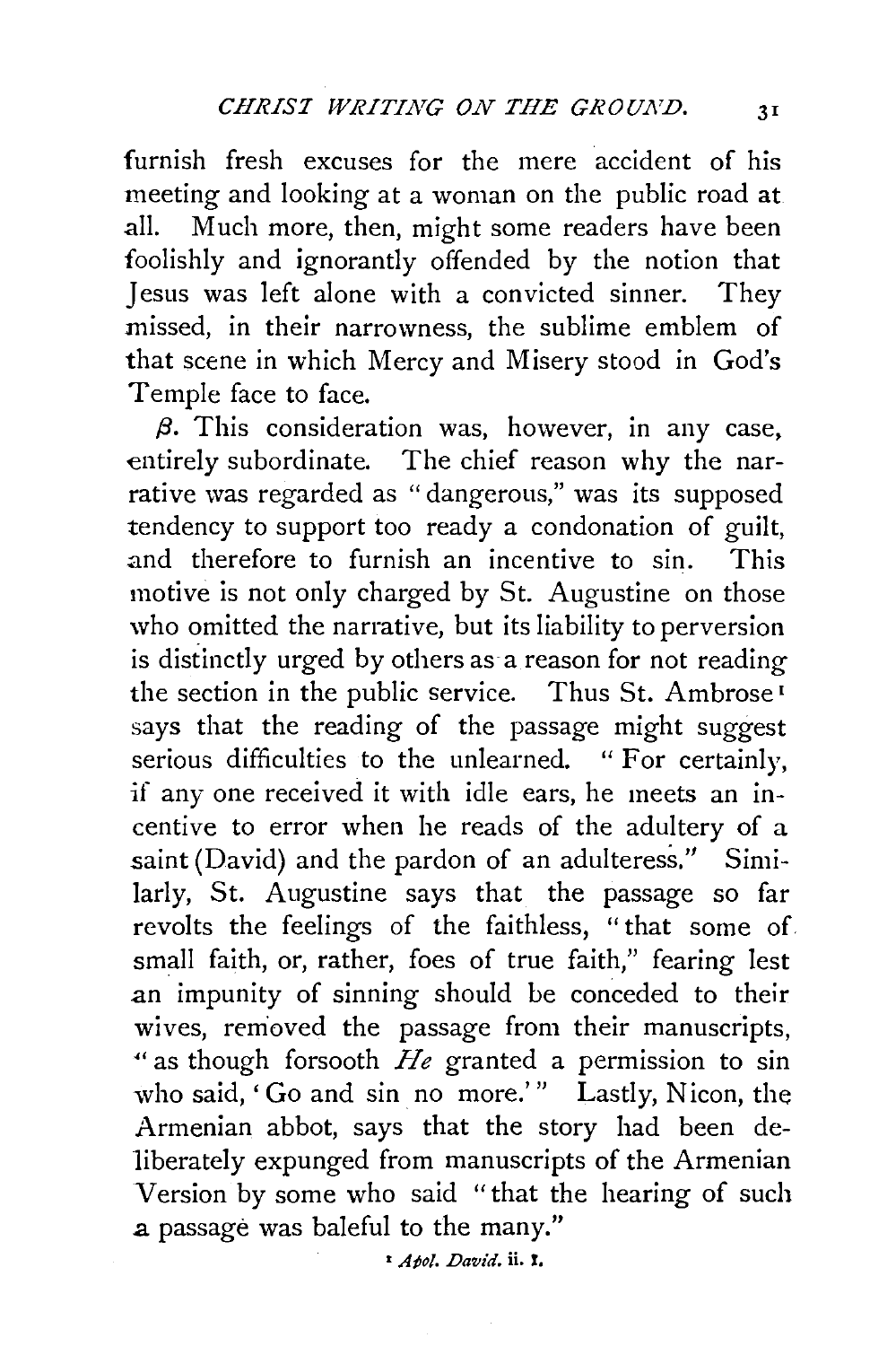We see, then, at once that the passage was too mer $c$ iful—in other words, too divine — for vast multitudes of Christians in the early Church. Accustomed torepress adultery, or at least to attempt its repression, by penances of the most intense and long-continued severity, they fancied that they could be wiser than their-Saviour. They could hardly have been so presumptuous as to imagine that they had a deeper hatred for sinthan He, or that they understood better than He did the means of repressing it ; and yet they acted on the principle that terror was a more effectual method for the check of uncleanness, than compassion and forgiveness. Had they studied the narrative with a more humble reverence, they would have learnt lessons respecting sin and punishment far deeper and more sacred than any which were dreamt of in their philosophy.

III. But if this dogmatic preconception led to the suppression or misplacement of the passage, it accounts. also for the omission of some of the Fathers to comment on, or allude to it. Some of them were avowedly actuated by the principle of *oxionomy*; that is, they believed that truth required to be *administered,* and, I had almost said *manipulated,* in certain ways. They regarded some doctrines as purely esoteric. Certain. facts of Christianity were true, but they held them to be unsuited to the multitude, as liable to be perverted and abused, and therefore best fitted to be kept. in the background for the private illumination of a. favoured few. This is no place to enter into a full examination of this principle of *œconomy*. Whatever may be said in its favour, it is quite clear that, while it professed to obviate abuses, it is itself liable to flagrant abuse, and opens a "dangerous " door to.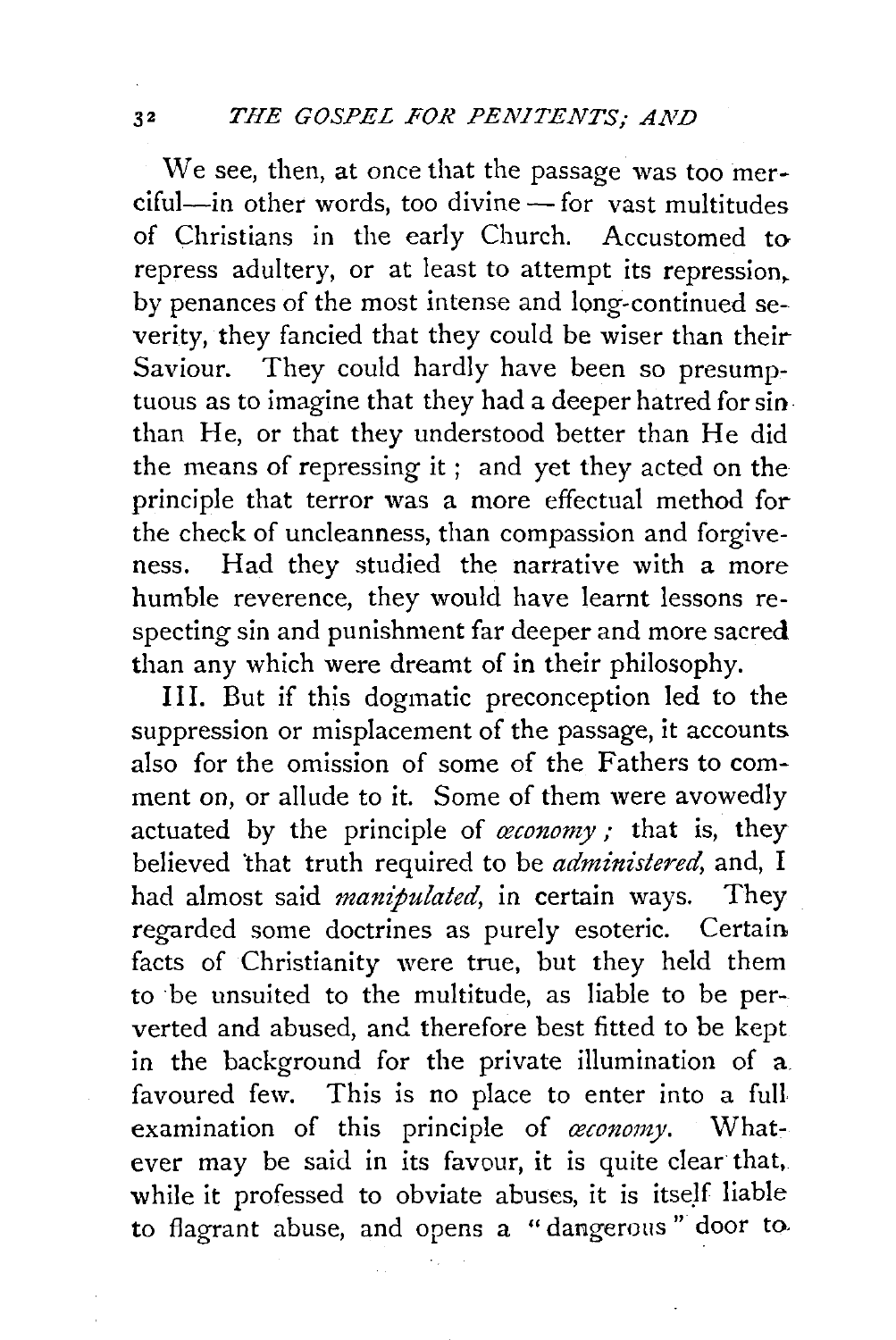dishonesty and subterfuge. We see how dangerous it is when we find Tertullian admitting that a book is apocryphal, and yet arguing that its canonicity should be defended because it is useful. against heretics ; and, again, when we find that Origen and others believed it to be the teaching of Scripture that the door of God's mercy was not necessarily closed at death, and yet recommended that this truth should not be preached to the people, lest they should make it an excuse for sin. Now, such a mode of action is utterly alien from the principles of Scripture and of Christianity. Such *ceconomy* was not the principle of St. Paul, who fully and faithfully preached the truths entrusted to him, though he knew that they were grossly distorted by ·the ignorant, and misrepresented by the unjust. It was not the principle of St. Peter, who spoke of the wisdom and inspiration of St. Paul, though he said that "those who were unlearned and unstable " wrested some of his writings, as they did also the other Scriptures, "to their own destruction." It was not the principle of St. Gregory the Great, when he said, "It is better that an offence should arise, than that truth should be suppressed." It was not the principle of the Church of England, when she stated her view of Predestination, though well aware that, for "curious and carnal persons," it might prove to be " a most dangerous downfall, whereby the devil doth thrust them either into desperation, or into wretchlessness of most unclean living, no less perilous than desperation." But what need have we of earthly witnesses? It was not the principle of Christ. He spoke to all, and to all alike. He had no truth more esoteric for the learned Pharisee at midnight, than for the lonely, ignorant, sinful woman VOL. IX.  $\qquad \qquad 3$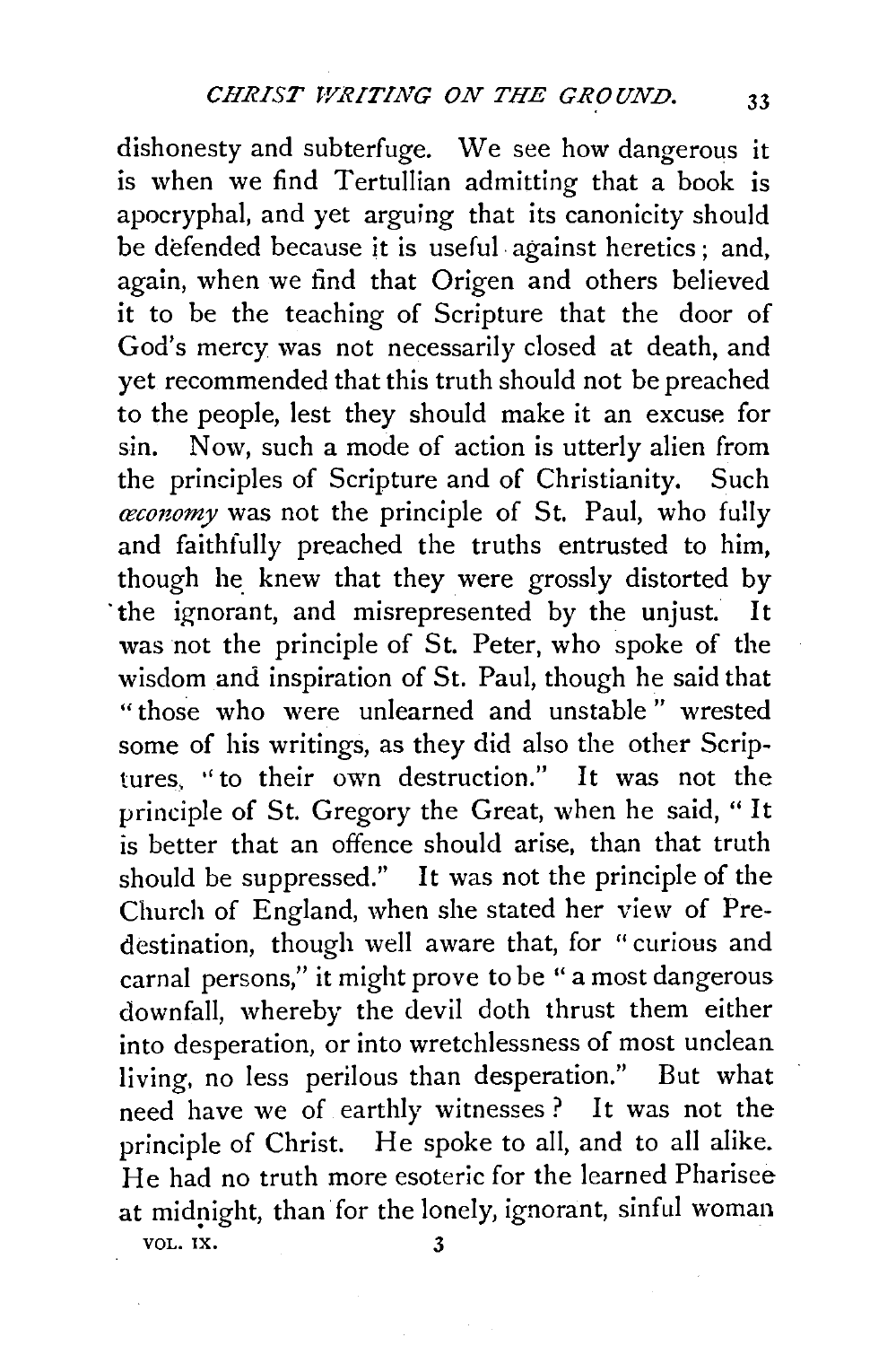by the noonday well; and He did many a deed which men have misinterpreted, and uttered many a word which they have distorted into a plea for wrong and error, because He was true, and the Truth, and because, "Yea, let God be true, and every man a liar."

To sum up, then: we see what principles were working at a very early age, to cause the exclusion of this section from the Church lessons at public worship; $1$  and we can see at once why its absence from the lectionaries would tend first to its relegation to the end of the Gospel, and then to its total disappearance from many Manuscripts and many Versions. The silence of many of the Fathers is similarly accounted for, however unwise that silence was. Origen was avowedly influenced by the principle of *œconomy*. Cyril, patriarch of such a city as Alexandria, and Chrysostom of Byzantium, were only too likely to dread any teaching which they most erroneously supposed would tend to greater laxity among populations so depraved. Such motives would be still more likely to work with St. Cyprian, accustomed as he was to a Church discipline against adultery of inexorable sternness ; and with such a writer as Tertullian, severe by temperament, and full of gloomy Montanism and exaggerated fancies as to the superior glory of the virgin life. It is to the credit of St. Jerome that, hermit as he was, he did not yield to these seductive influences; and the Church owes to him, to St. Ambrose, and to St. Augustine, a debt of gratitude for what Mr. McClellan rightly calls their "greater courage and faithfulness" in reasserting the authority of the passage

<sup>&#</sup>x27; Part of it, however (viii. 3-11), called the "Gospel for Penitents," was used in the Greek Church at such festivals as that of St. Pelagia.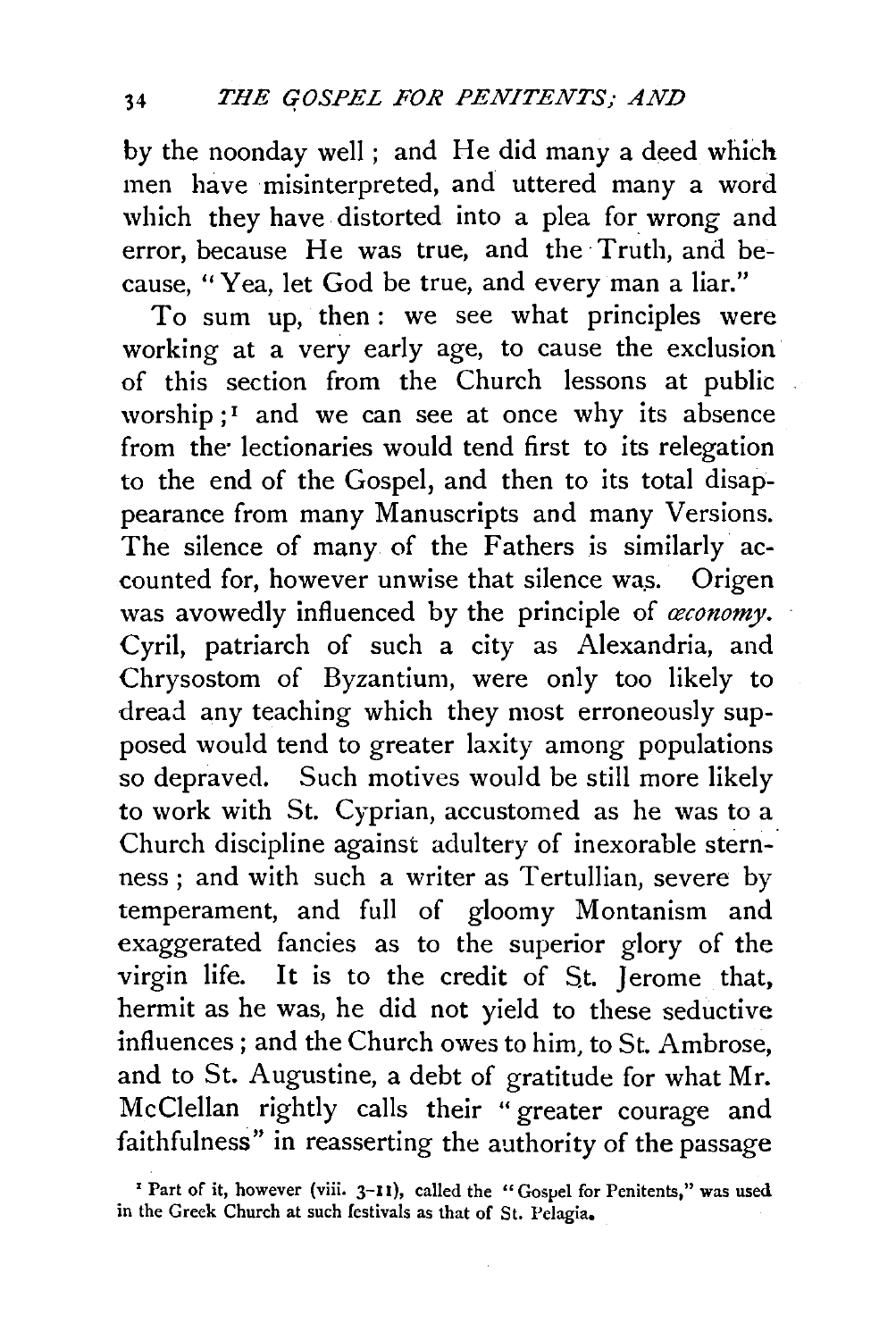.against the insidious and disintegrating. effects of dogmatic prejudice.

IV. But while these considerations, and others of a minuter character, into which we have no space to enter, *entirely break down* the apparent array of evidence against the passage, and strengthen the force of the evidence which may be adduced in its favour, they are entirely ineffectual to explain its divergence from the style of St. John, its immense varieties of reading, or its disruptive effect on the continuity of the narrative. These circumstances can never· be explained except conjecturally. Eusebius,<sup>1</sup> among other "testimonies'' from the weak and credulous Papias, says that " he has put forth also another history of a woman accused 2 before the Lord of ·many sins, which the Gospel of the Hebrews contains." This may, or may not, be an allusion to the incident of the section ; but since the Gospel of the Hebrews was known to some of the Fathers, and was even translated by St. Jerome, it seems *most* improbable that any interpolation from its pages could have found its way into the Sacred Text. The variations of reading are, indeed, reducible to the existence of *three* main recensions; but why should there have been these three? This question cannot be answered. It is now believed by many critics that St. John here incorporated into his Gospel a fragment of oral tradition, without altering any of its phraseology.3 However this may be, there is good

<sup>1</sup> *II. E.* iii. 39.<br><sup>2</sup> διαβληθείσης. Mr. McClellan ("The New Testament," pp. 231, 722) seems to :me to fail entirely to prove that this means *"secretly* accused." Both in classical and later Greek it means in general "*falsely* accused." It only occurs in Luke .xvi. r.

3 This would also account for the apparent misplacement of the story in chronological order; for though I have given reasons for rejecting the conjecture of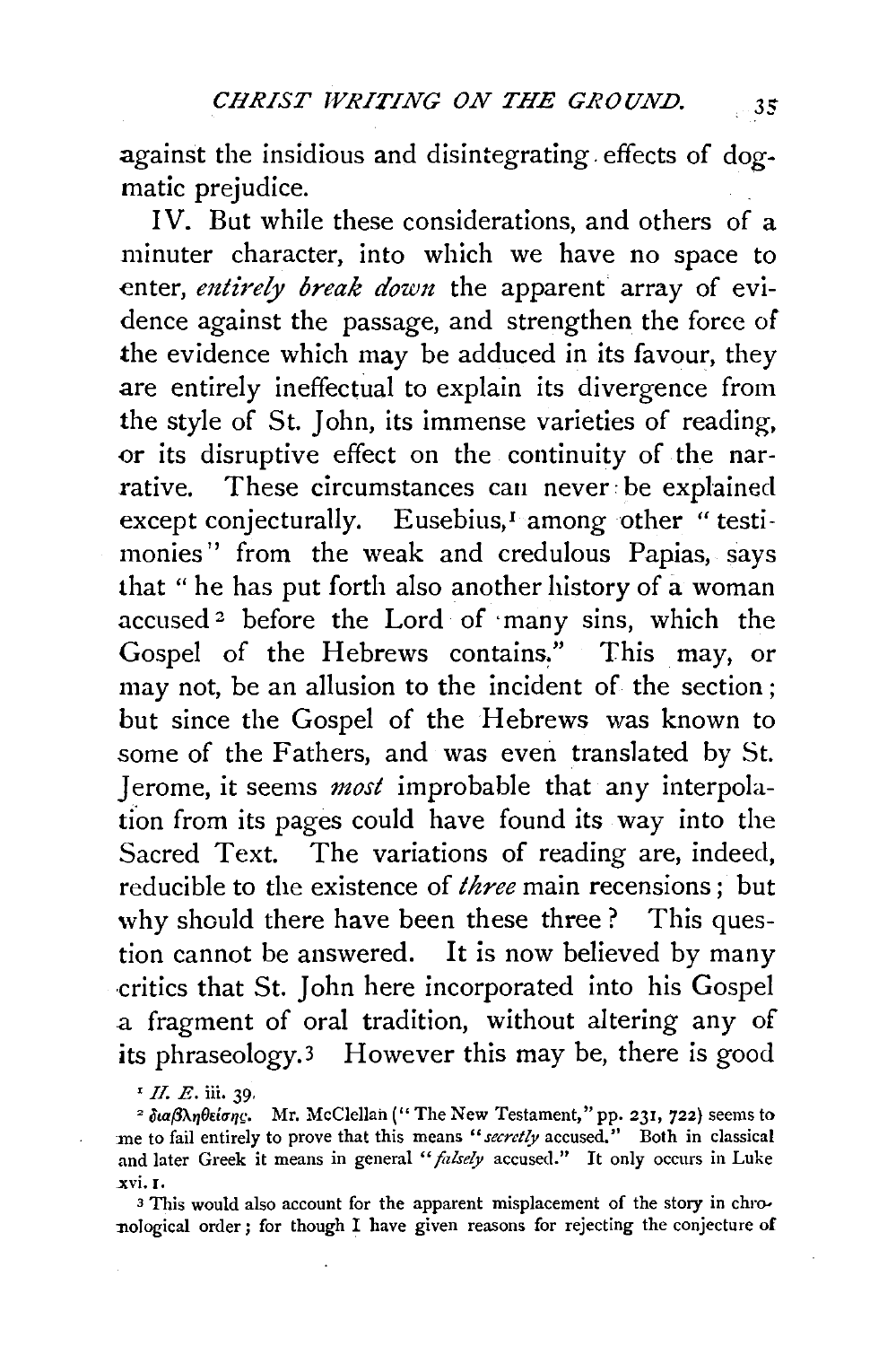reason to believe that the" Gospel for Penitents" was a very early marginal addition to St. John's narrative in the place where we now find it, and one which, whether sanctioned by the Apostle himself or not, yet most providentially preserves for us a fact inestimably precious in the life of our blessed Lord.

V. Now one of the many characteristic touches of this golden *pericope* is the personal bearing of Christ under the odious circumstances of this malignant accusation. I will not attempt to reproduce the scene, or the motives of the actors, on which I have spoken fully in my "Life of Christ." 1 But since no action of our Lord is unimportant, least of all at such a moment, it will, I think, be interesting to examine further the reasons for his stooping down and writing on the ground.

I. I set aside as impossible and irrelevant the inquiry as to *what* Jesus wrote. A very early conjecture on the subject may be found in the Uncial Manuscript U, which adds to the Received Text that" He wrote on the earth the sins of each one of them ;"2 and it is just possible that this, which is adopted by St. Jerome, may be inferred from Jeremiah xvii.  $13$ , "O Lord, they

Hitzig, that it properly belongs to Mark xii. ("Life of Christ," ii. 6r, 233), yet undoubtedly it would seem, from viii. I, to belong to the narrative of Passion \Veek.

' I take this opportunity of saying that those who have charged me with an unwarrantable use of the imagination in my "Life of Christ" have done me an injustice. If they will find me a single unwarrantable detail, or touch which is introduced solely for the sake of vivid portraiture or graphic reproduction, I should at once be willing to run my pen through it. It is easier to make than to substantiate these sweeping and careless criticisms. I scrupulously avoided every colour and every detail which was not distinctly suggested by, or involved in, the certain surroundings of the text, the minute touches of which are often obliterated in our English Version, or are lost sight of by mere familiarity with the particular form of words.

<sup>2</sup> Έγραφεν είς την γην ενός εκόστου αύτων τάς αμαρτίας. The picturesque imperfect  $\ell$ ypa¢ev is an incidental mark of genuineness. For other strange conjectures, see Lampe and Fabricius, Cod. Apx.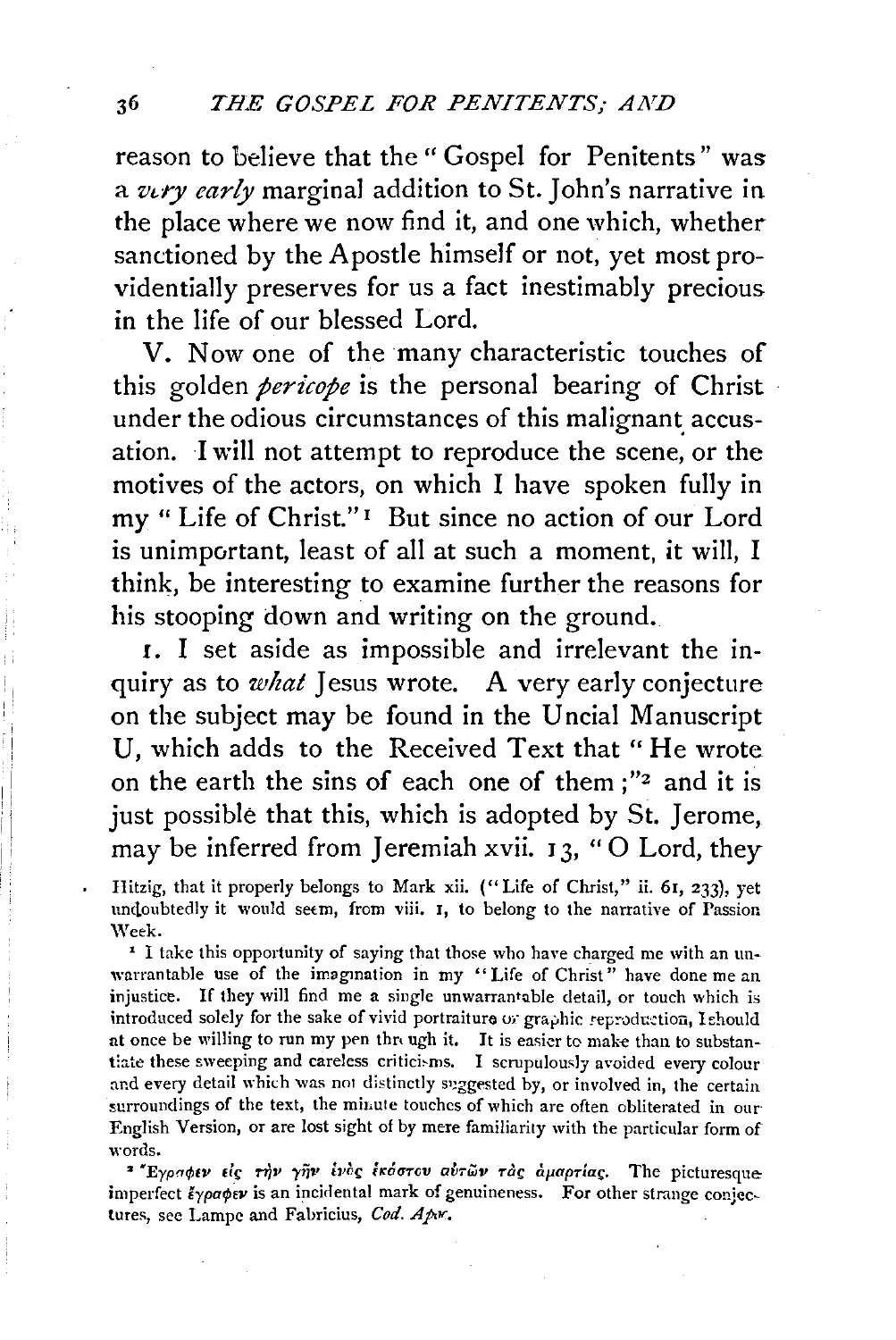that forsake thee shall be ashamed, and *they that depart from me shall be written in the earth."* Bengel, referring to this same Verse, thinks that He may have written down *the names of the accusers,* or that He wrote down, 'O ava $\mu$ aptyros  $\hat{v}\mu\hat{\omega}\nu$  (Verse 7)<sup>1</sup>—a tradition adopted in the well-known picture. That He actually wrote words, and did not merely, as some suggest, go through the mere *semblance* of writing, may, I think, be assumed from the phrase employed ; and we may remark in passing that it is the only passage from which we learn that our Lord knew the art of writing. "Once," says Bengel, "in the Old Testament, God wrote the Decalogue; once, in the New Testament, Christ wrote. But He wrote with his finger, and on the earth, not on the air or on a tablet."

2. But though we can never know *what* He wrote, is it possible to know *why* He wrote?

The conjectures are many and various.

(a) St. Ambrose<sup>2</sup> says that it was to remind us that, when we judge of another's sins, we ought to remember our own. "You Scribes write judgments upon others: I, too, can write them against you." 3

(b) St. Augustine<sup>4</sup> sees in it an emblem that the law of God, to which the Scribes were making their appeal, had been written on earthly and stony hearts: " He gave unto Moses two tables of testimony, tables of stone, written with the finger of God." 5

 $(c)$  Bengel, among various other surmises, sees in the action a partial reminiscence of the ordeal of jealousy, in which dust was given in water to the suspected woman.6

| <sup>1</sup> So, too, Fabricius, Cod. Apoc. 315. | <sup>2</sup> De Spir. Sanc', iii. 3. |
|--------------------------------------------------|--------------------------------------|
| <sup>3</sup> Bengel.                             | $\triangle$ De Cons. Evang iv. 10.   |
| <b>5</b> Exod. xxxi, 18.                         | $^6$ Num. v. 14-29.                  |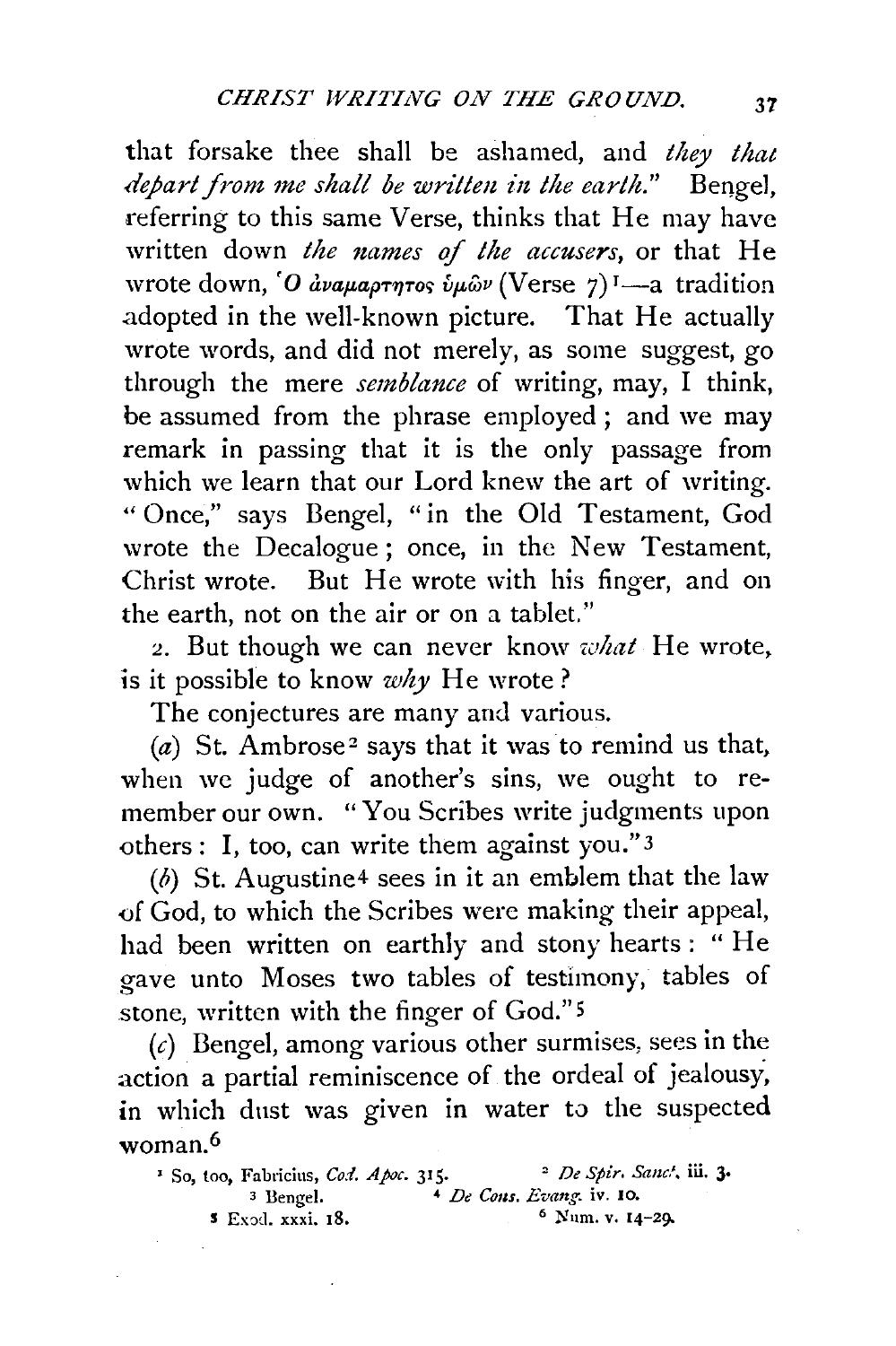(d) Michaelis thinks that He meant to imply the answer, "What is written in your Law?"

(e) Bold, ingenious, and eminently original is the view of the author of "Ecce Homo." After describing the intolerable shamelessness and malice of the accusers,. he continues:<sup>1</sup> "The effect upon Jesus was such as might have been produced upon many since, but perhaps. hardly on any man that ever lived before. He was seized with an intolerable sense of shame. In the burning embarrassment and confusion, He stooped' down, so as to hide his face, and began writing with his finger on the ground. His tormentors continued their clamour until He raised his head for a moment, and said, 'He that is without sin among you, let him first cast a stone at her;' and then instantly returned to his former attitude. They had a glimpse, perhaps, of the glowing blush upon his face, and awoke suddenly, with astonishment, to a new sense of their condition and conduct. The older men naturally felt it first, and slunk away ; the younger followed their example. The crowd dissolved, and left Christ alone with the woman. Not till then could He bear to stand upright; and when He had lifted Himself up, consistently with his principle, He dismissed the woman, as having no commission to interfere with the office of the civil judge. But the mighty power of living purity had done its work. He had refused to judge a woman, but He had judged a crowd. He had awakened the slumbering conscience in many hardened hearts, given them a new delicacy, a new ideal, a new view and reading of the Mosaic law."

 $(f)$  I would not exclude this hypothesis, because, if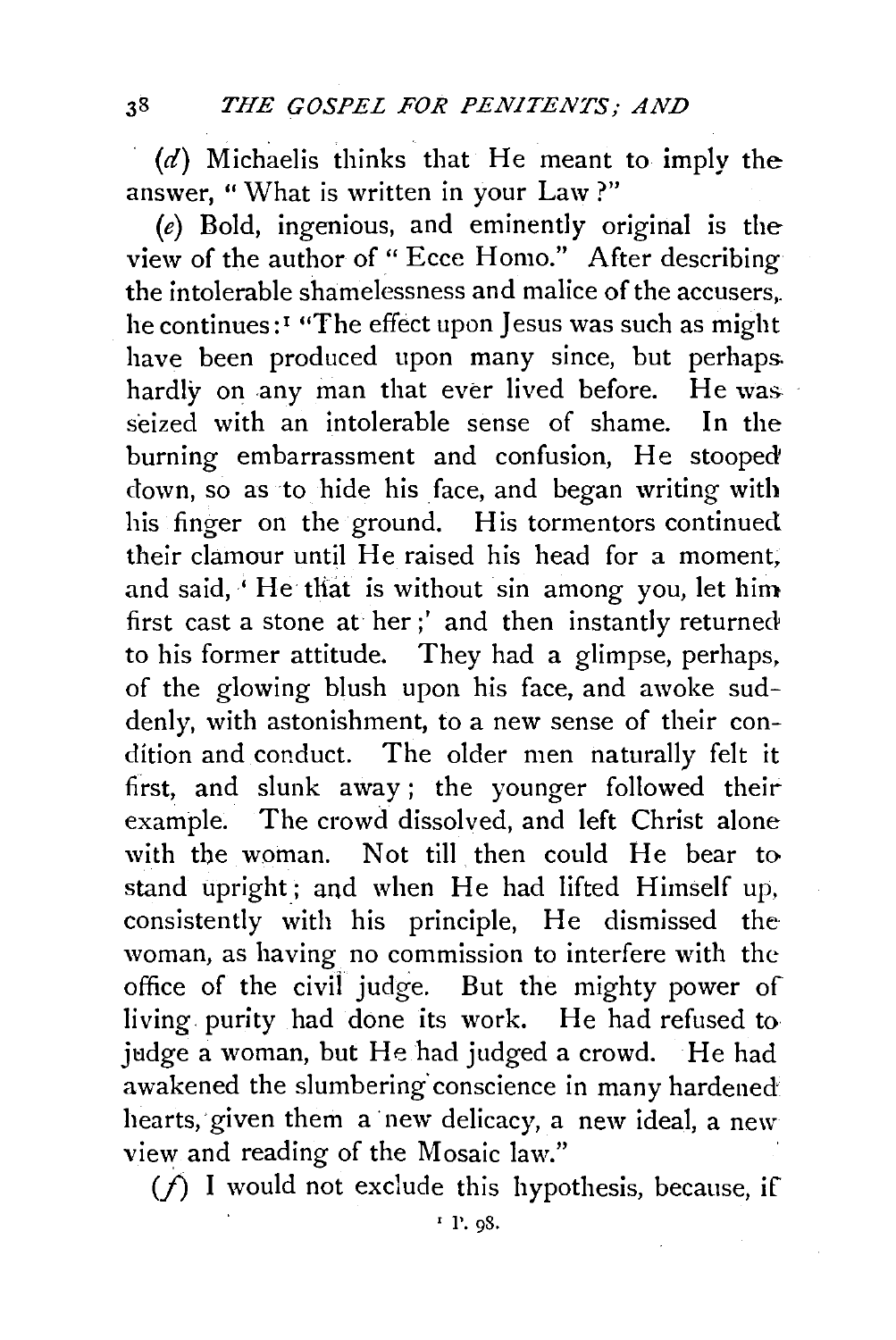He who knew the human sigh and the human tear knew also the human glow of noble shame, then, if ever, this was an occasion on which such a glow of pure and divine indignation might have mantled "that face on which the angels desire to look." But this does not exclude the yet more probable suggestion that He stooped and wrote to avoid importunity, to express his determination not to interfere in this affair. Thus we are told by an ancient gloss that He stooped and wrote,  $\mu \dot{\eta}$  *προσποιούμενος*, intimating his non-attention to them, a reading found in E, G, K, and most of the cursives. " Those," says Euthymius, "are accustomed to act thus who do not choose to answer persons who put to them inopportune or unworthy questions. For, recognizing their plot, He made believe to write on the ground, and not to attend to the things they said." They would doubtless draw their own lessons from his conduct, but his primary object was to imply an "intentional inattention"<sup>1</sup> - *tamquam in* aliam rem intentus (says Melancthon), prorsus a se *rejiciens hanc quastionem.* 

Thus interpreted, the action finds its parallels both in Rabbinic and classic literature. " Without uttering a syllable," says Plutarch, "by merely raising the eyebrows, or stooping down, or fixing the eyes upon the ground, you may baffle unreasonable importunities; for silence is an answer to wise men." $2$  That a similar custom was recognized by the Jews appears in the Talmudic story that, on one occasion, R. Ukba sent to

<sup>&</sup>lt;sup>1</sup> "As though He did not, or would not, hear them."-" Life of Christ," ii. 66.

<sup>&</sup>lt;sup>2</sup> Cf. Athen. ii. 59. E. Keyavres xpóvov ovk <sup>5</sup>λιγον διεφρόντιζον. Aristoph. *Ach*, 31. *άπορω, γραφω,... λογίζομαι (ibi Schol. ταϊτα ποι<sup>5</sup>υσιν οί... τον xpóvov δαπανώντες είς άπορίαν*). Schol. ad Eur, *Orest.* 631 (Wetstein).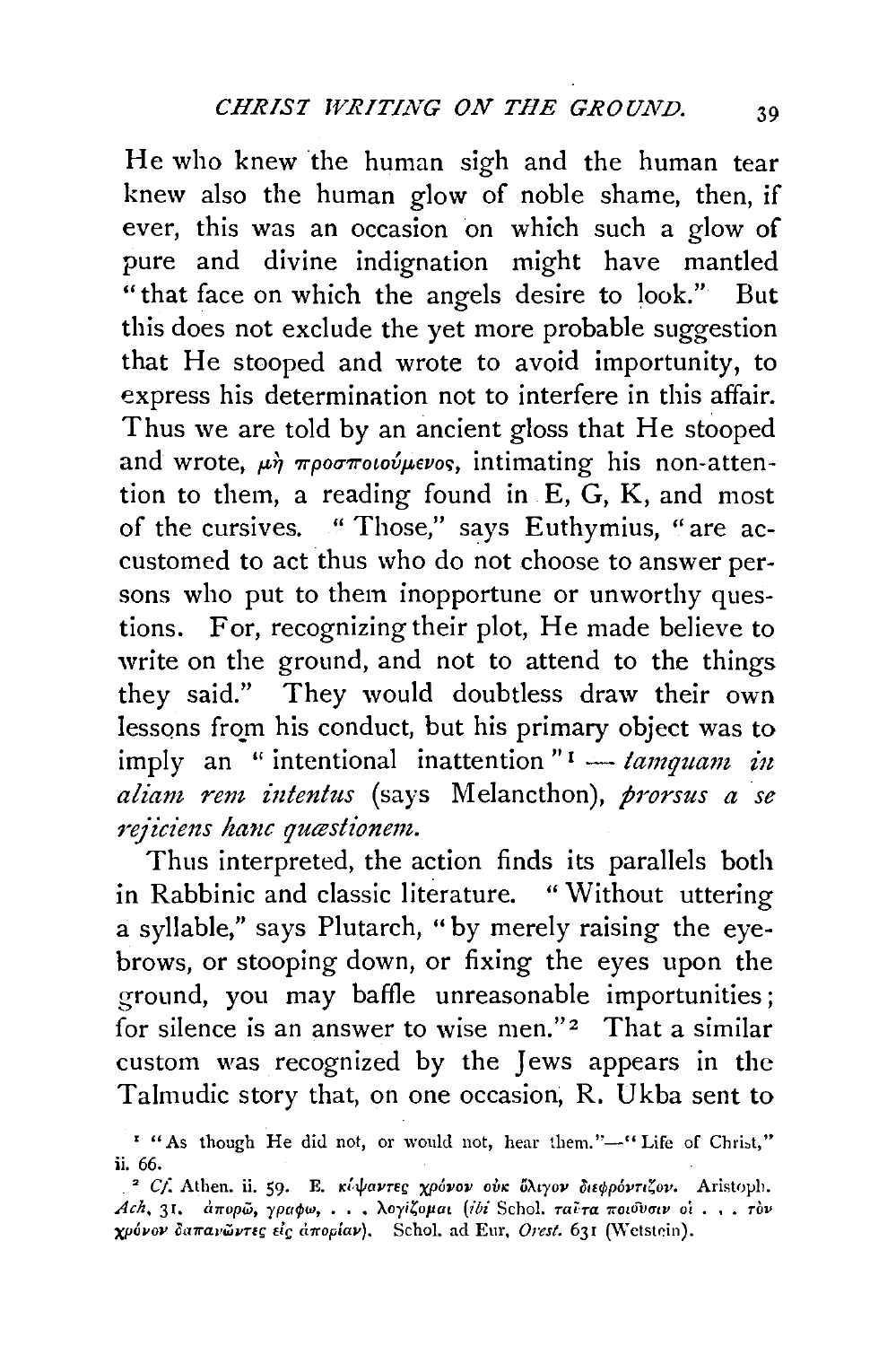R. Eleazar, to tell him that he had some deadly enemies, w horn, if he chose, he could denounce to the civil government, and to ask what he should do. R. Eleazar, without saying a word, simply took a piece of vellum, and. leisurely wrote down Psalm xxxix. 2, to imply the duty of forgiveness. When R. Ukba sent him a yet more urgent message as to the malice of these enemies, Eleazar again said not a word, but wrote down Psalm xxxvii. 7, to imply the duty of leaving our wrongs in the hand of God.<sup>1</sup>

 $(g)$  In this explanation we might fairly acquiesce, though we may well suppose that, in the divine and many-sided wisdom of our Lord's slightest acts, what He did might find many solemn and diverse interpretations in the consciences of those who witnessed it, just as, in Jewish legend, all the nations who heard the ten words at Sinai interpreted them into their own language. We would not, for instance, at all exclude such secondary objects as that also mentioned by Euthymius, namely, that He stooped "in order that the Scribes might not be ashamed by his eye being fixed upon them, being thus more easily convicted (by their own consciences) ; and that, as though He were occupied in writing, they might retire before receiving a more open condemnation. For *them too He spared,*  because of the abundance of his kindness."

 $(h)$  I add a single illustration, which, so far as I am aware, has never before been made public, but which, if it receives confirmation, throws a new light on the narrative, and contains a fresh proof of its authenticity.<br>"The venerable M. Charpiot," writes a correspondent to me, " pastor in the Hautes Alpes, once related to

<sup>1</sup> Schöttgen, *Hor. Heb. in loc.*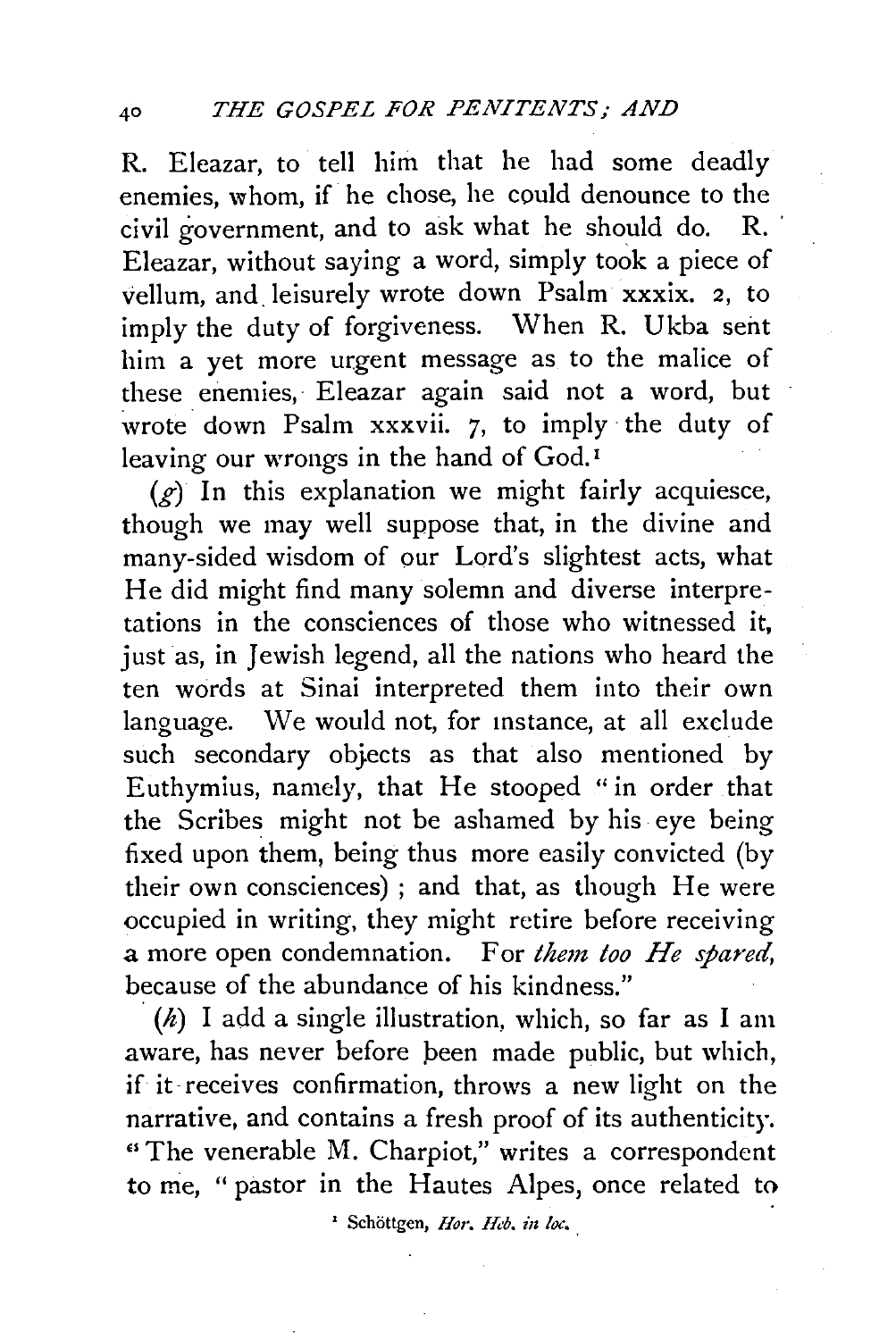me that, whilst living in Algeria, he was witness of a scene which brought before him in living reality the story of the Woman taken in Adultery. He was going out of Algiers, when, not far from the gate, his attention was arrested by a group of Arabs, who were discussing together. He approached, and saw that one of them 11ad bent down, and *was writing with his finger in the dust.* The debate continued, when again there was a moment's pause, and the Arab, effacing what he had just written, wrote again. M. Charpiot hastened to ask an explanation of this conduct, which had so greatly impressed him. It seems that a discussion had been going on. The Arab who had stooped down had written on the sand the first point on which the discussion had turned. After a few moments, since all were agreed on this point, he had effaced what he had first written, in order to write down the new subject of debate."

My unknown correspondent therefore thinks that this may be some immemorial Eastern custom, and that, when the Scribes and Pharisees brought the woman, to ask what should be done with her, reminding our Lord of the Mosaic law, he raised no opposition to their statement of the law, but agrees with them to adopt it, and stoops to write it down. But since they continue to press Him with questions, He in turn suggests the next step of the discussion as to what is to be done, by saying, " Let him that is without sin among you first cast the stone at her." Then again He stoops down to write this new point of agreement; but while He is doing so, the accusers, convicted of their own guilt, abashed by the silent working of their own consciences, slink away from the admitted con